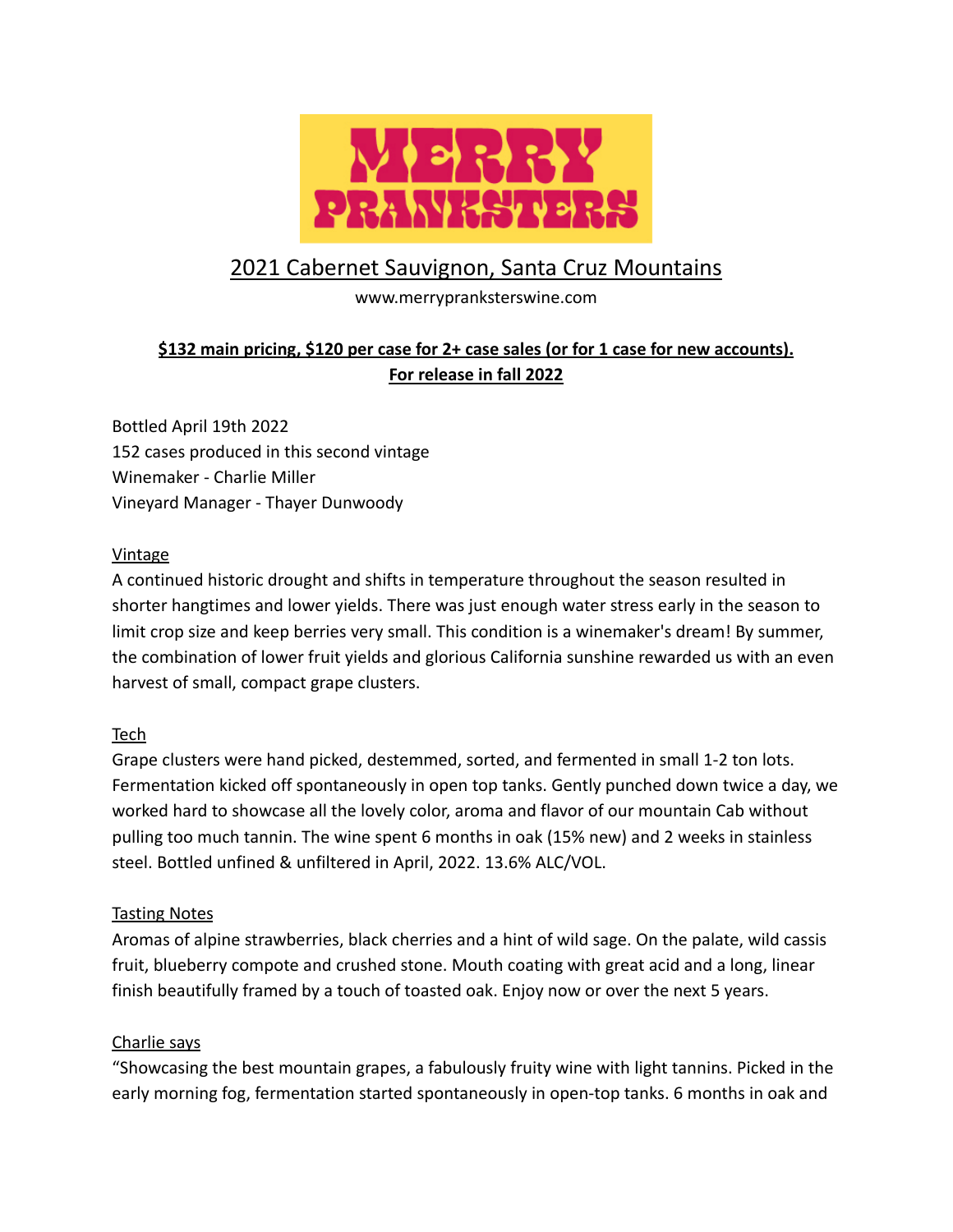2 weeks in stainless steel. Bottled unfined & unfiltered. Strawberry and black cherry aromas, blackcurrant and blueberry flavors. Deliciously perfect for pranks."

#### **Background**

Merry Pranksters wine is lovingly hand-grown, hand-made and mischievously bottled by the La Honda Winery team.

"The Merry Pranksters were the spark behind the 60's. Ken Kesey, the author of 'One Flew Over The Cuckoo's Nest', was the leader of the pack, a famed band of fun troublemakers who marauded around the country on a psychedelically-painted and music-blaring bus. Their 'radical self-expression' set the tone for the cultural liberation that breathed a mischievous awakening from convention into America and the world" says David Page, owner of La Honda Winery.

As the label says, the wines are a fun and tasty tribute to the Merry Pranksters and their home in La Honda in the hills above San Francisco Bay, where we grow the grapes:

"In 1964 the Merry Pranksters jumped on a bus loaded with LSD and lit the fuse for the 60's. Immortalized in "The Electric Kool-Aid Acid Test", the Pranksters' wild journeys were punctuated by brushes with the law and endless parties.

Their psychedelic ethos was to embrace love, express yourself, and break some damned rules. Ideal inspiration for a wine. Particularly as we hand-farm small vineyards in their idyllic home town of La Honda and the surrounding San Francisco Bay hillsides.

We just adore making, drinking, and sharing our wine. While making mischief. So please.... Drink Well. Be merry. Prank someone."